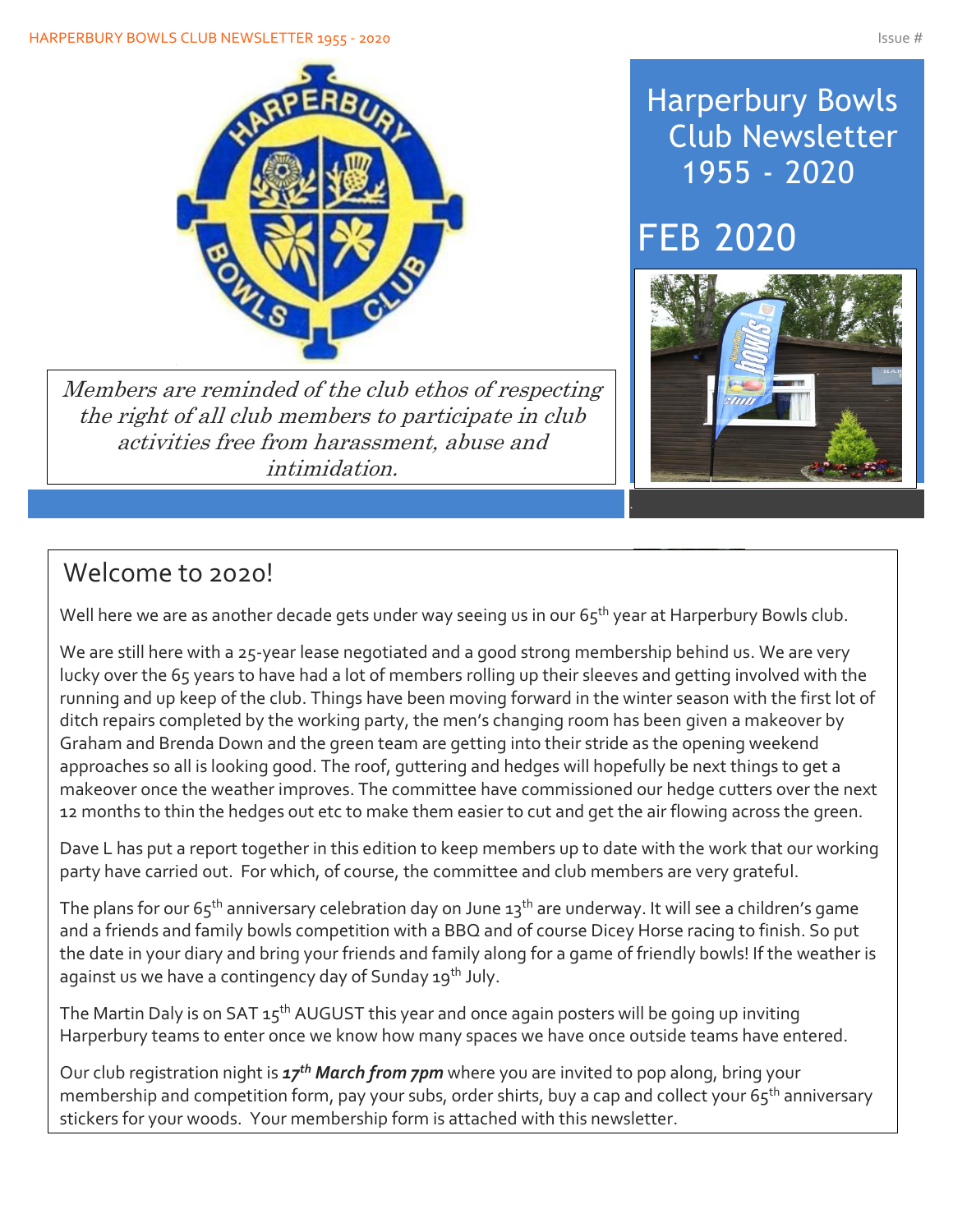## **Committee News.**

The committee would like to advise members to be wary when signing official documents re the way the date is written. The advice is to always write the year in full – 2020- if we just put 9/3/20 it could be altered very easily by adding a number after the year - 9/3/2019. Be careful out there!

When the latest Health and Safety check was carried out re cleaning products for our COSHH folder it became apparent that we have cleaning products in the club that have not been listed. All products contain different chemicals and all products require a COSHH sheet incase liquids are ingested, get on skin etc . So the club will be buying the products in bulk that are needed for cleaning the club and they will be kept in the cupboard by the bar. If they are running low please let Sheila or Sue know. Please do not bring your own cleaning products or buy any different products.

The rink booking folder is now a pink folder with weekly pages. If you book a rink and then don't need it please use the white stickers to remove your name so that others can book the rink if needed.

As always your help is required to get the club ready for the season and there will be a list of jobs up in the club. If you can help please put your name down next to a job and complete it between Tues  $14<sup>th</sup>$  April – Fri  $17<sup>th</sup>$  April ready for the first game on SAT 18<sup>th</sup> APRIL. The carpets will be cleaned on Friday  $17<sup>th</sup>$  after whist finishes on Thurs 16<sup>th</sup>.

Members are reminded that the rinks will be available for role ups or games Mondays from 2pm until dusk as the Green team will be busy doing their stuff Monday mornings and Tues – Sunday from 10am until dusk .

The rink booking diary has had a 'Deb makeover' and will now be an A4 pink folder with sheets. See pictures enclosed in this newsletter. It can be found on the table in the club with all of our other folders.

A massive thank you to Brenda and Graham for the transformation of the men's changing room. It looks amazing.

The tea and cleaning rota's are being put together. If you have any holiday dates sorted between April and Sept let Deb know so she can avoid allocating you on your holiday dates when sorting out the rota.

 $\overline{a}$ 

# **De- Fib update**



We will be running through the use of the De fib with a quick run through of CPR and what to do in an emergency in March.

*FRIDAY 6TH MARCH*

*10.30 followed by tea and biscuits.*

*Poster up in the Club.*

The houses are going up quickly and people are moving in!



### This lot of mad walkers have been out and about again!

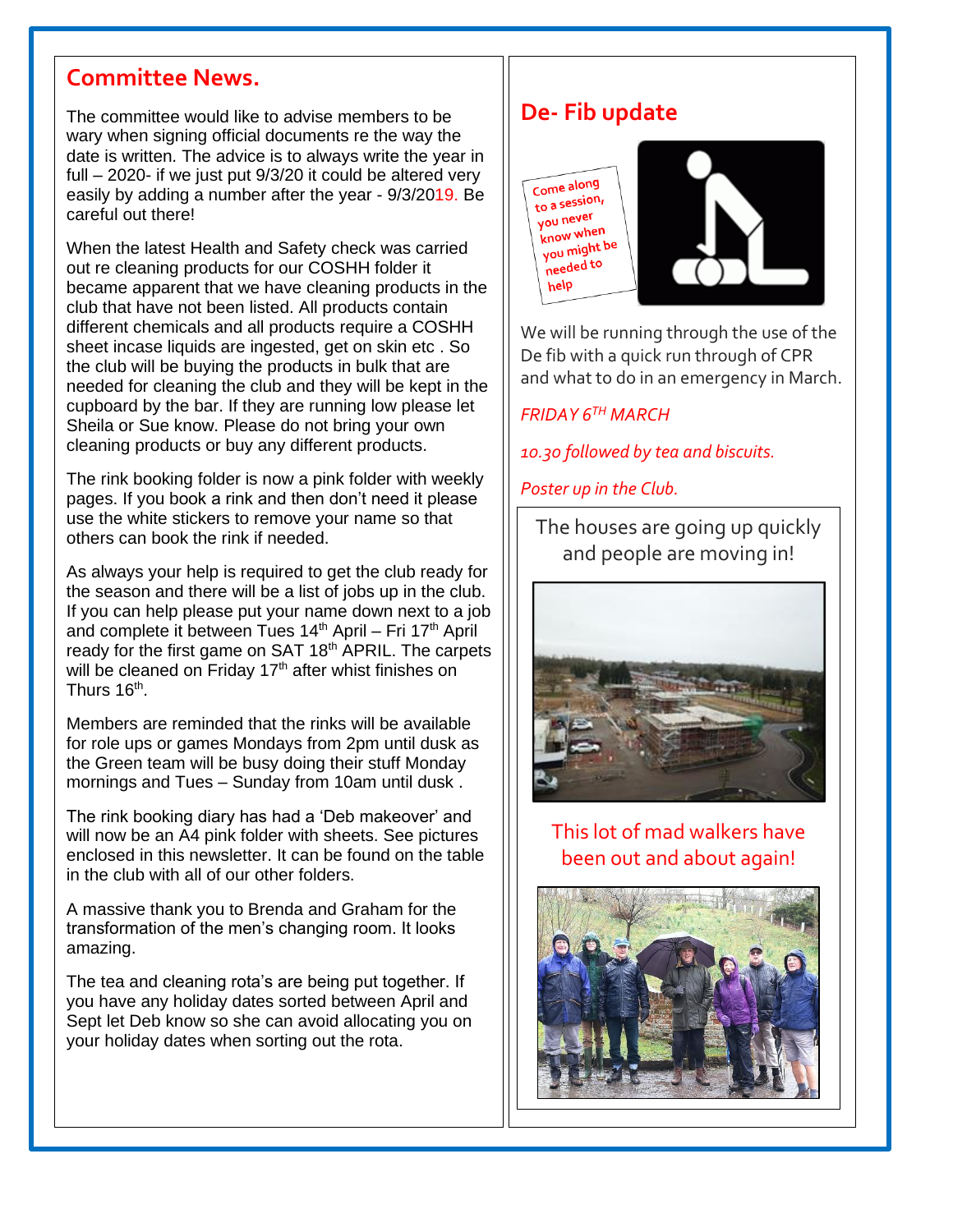As we move into 2020 it is important for club members to know what the working party have been doing to improve the club for us all. Dave L has been heading up the working party and with the hard work of several club members, ladies and gents, the list of work completed is impressive and has saved the club A LOT of money.

Dave has provided this section to highlight the past and current programme of "Work Party" activity that's taken place over the last few seasons. There have been so many - all in the interest of continuous improvement for our club and its members thankfully to the free time, skill and expert knowledge provided by members involved, sometimes over 3/4 mornings a week including weekends.

To all those involved past and present – a huge thank you from Dave, the committee and the members.

**Regulars (1/2/3 days a week**) - Ken Kauder, Mike Langley, Robbie Ransted, Sue Allen, John Gilson, Aaron Langley, Graham & Brenda Down and of course Dave L.

**Past helpers during 2019**- George Tutt, Peter Carvin, Geoff Carr, Tony Plummer. My apologies to anyone missed.

Listed below are the jobs Dave L can remember - In no order:

- Removal of rat-infested wooden bowls and machinery sheds and assembled new metal sheds standing on raised concrete bases including storage racking for bowls equipment – (Concrete base and labour supplied by Bloor).
- Removal of damp and insect infested wall interiors on two sides of the kitchen building and with generous outside assistance in re-plastering the main wall to provide a smooth base for tiling and the installation of our new kitchen.
- Installation of new kitchen cabinets, tiling, worktops plus plumbing, electric's, and hot water system. Assisted by family friends etc when specific skills were required.
- Installed 5 additional water storage tanks as a back-up supply for our green sprinkler system diverting rainwater drainage from our club house roof.
- Installed new treated wall cladding on front and rear end of our clubhouse.
- Reinforced and secured all gaps along the rear side hedgerows with metal Herris fencing (provided by Bloor).
- Assisted contractors in laying and back filling of trenches in supplying new underground water pipes servicing all areas of the bowling green.
- Repositioned water sprinkler jets to allow full and even coverage of the bowling green.
- Laid 2 ton of pea shingle including membrane to create a weed free work and storage area at the rear end of our property.
- Treated all outside clubhouse walls with wood preserver including new facia boards.
- Laid paving slabs in the chemical mixing and storage enclosure for easier access with heavy machinery also adding new water supply.
- Hand-made and installed new security gates including locks and fittings to all entrances of our property front and rear.
- Installed green waste compost containers to the rear of our car park.
- Fitted two new 6  $\times$  6 feet fence panels to the corners of the bowling green.
- Installed a new drainage soak away area for machine cleaning and chemical disposal.
- Concreted sloped access area to the green for machinery and disabled access.
- Made and installed new upholstered back support rails in ladies changing room including installation of new benches.
- Repaired clubhouse roof leaks through weather damage and treated framework.
- Numerous repairs to caved in ditch boards mainly on the south side Ongoing.
- Upgrading and repainting of all wooden benches throughout our grounds Ongoing.
- Upgrade and complete refurbishment of both Ladies & Gents toilets including new fittings and lino now 5\*rating.
- Upgrade of all interior electrics and water supply.
- Numerous rubbish picking days in our car park courtesy of contractors and joy riders looking for a secluded parking area late at night - Ongoing.
- New hand-made wooden rink markers fitted with reversible white and yellow illuminous numbers for easier identification.
- Fixed waste bins relocated.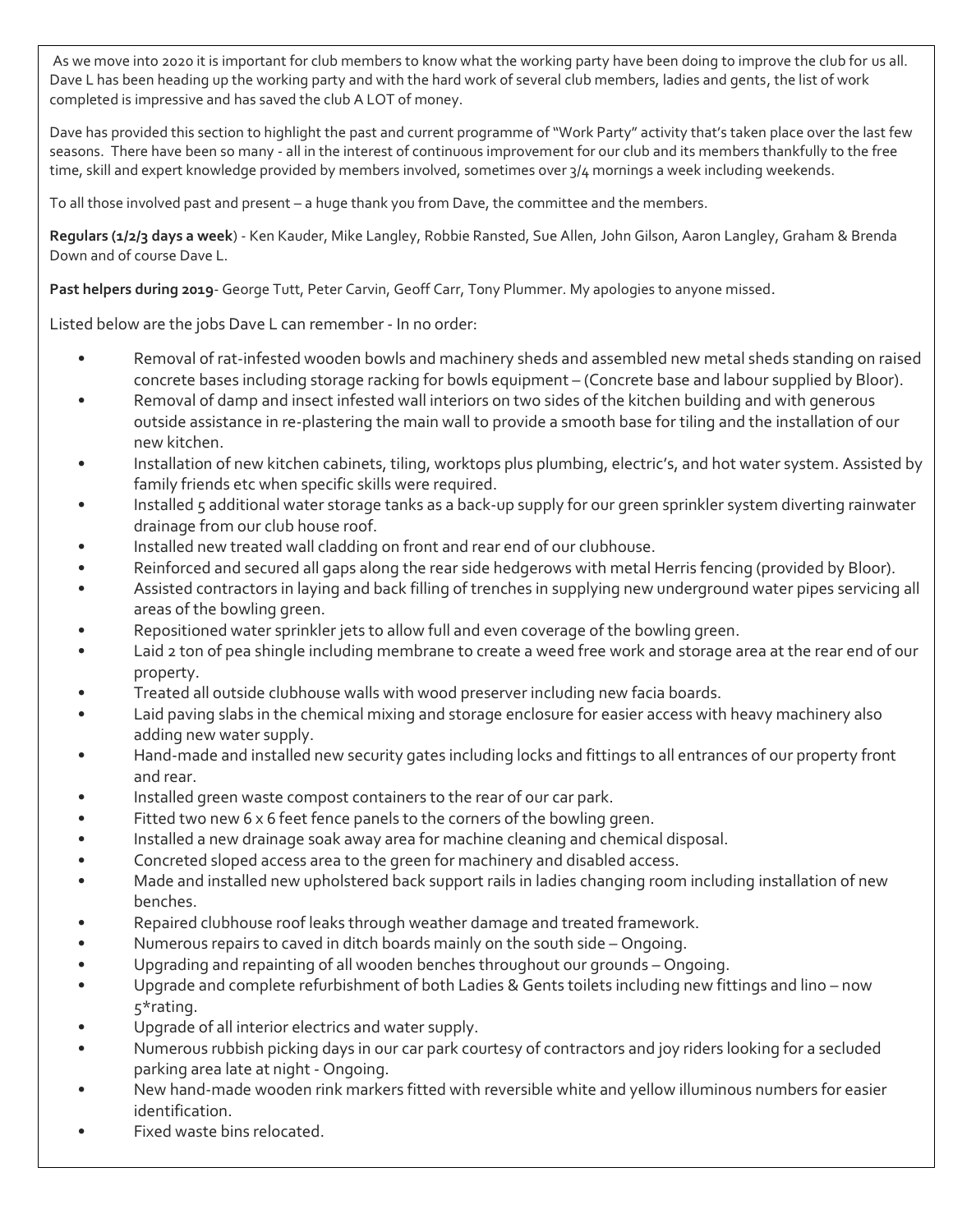- Reduced ditch mats throughout the entire green to the correct width preventing "Jack's" from bouncing back into play.
- Winner's trophy boards fitted to Club ceilings due to restricted space.
- Outside Team Sheet notice board refurbished and now readable.
- Extra 10 car parking spaces now available due to extensive tree and shrub clearance
- New security metal gate fitted to front entrance (Now double the original height).
- Collapsing worktops in the bar replaced.
- Obsolete paving slabs relocated throughout our grounds including Fire route exit.
- Constructed a wood store at rear of clubhouse for ongoing projects.
- Constructed a new gate from re-cycled fencing to screen off our BBQ area.
- Extra storage shelf fitted to broom cupboard.
- New ladder rack constructed at the rear end of clubhouse with chained security
- Anchor points installed for Butane Gas Cylinders (Re H&S)
- Corn flower beds located near front entrance removed (Re H&S).
- Yellow painted lines applied to all hazardous areas (Re H&S).

#### **December 2019**

- Fitted new slabs to machinery shed entrance preventing mud and grass transfer.
- Made sub-frame for new turf bed Awaiting location and instalment.
- Constructed sample ditch board awaiting EC approval (Costs, Funding, Install).
- Clubhouse roof survey to identify damage through wear and tear.
- Dismantled old 3-roller hand machine to assess & replace damaged parts Ongoing.

#### **Ongoing Projects – subject to Committee Approval.**

• Due to heavy subsidence of soil erosion and subsequent damage to the entire south bank/ditch boards, a plan of action has been formulated to replace the ditch boards along the entire south bank. This includes fitting new artificial grass on face sides and secured with metal fixing stakes and brackets including a back wall of concrete.

This project has now been completed saving the club thousands of pounds and taking the team an estimated 384 hours to complete.



With the work completed on the latest ditch project the difference is AMAZING! What a great job……

To assist the draining there have been 2 more flower beds added. If you would like to get your hands on one of them and add your gardening visions to the club please let a committee member know.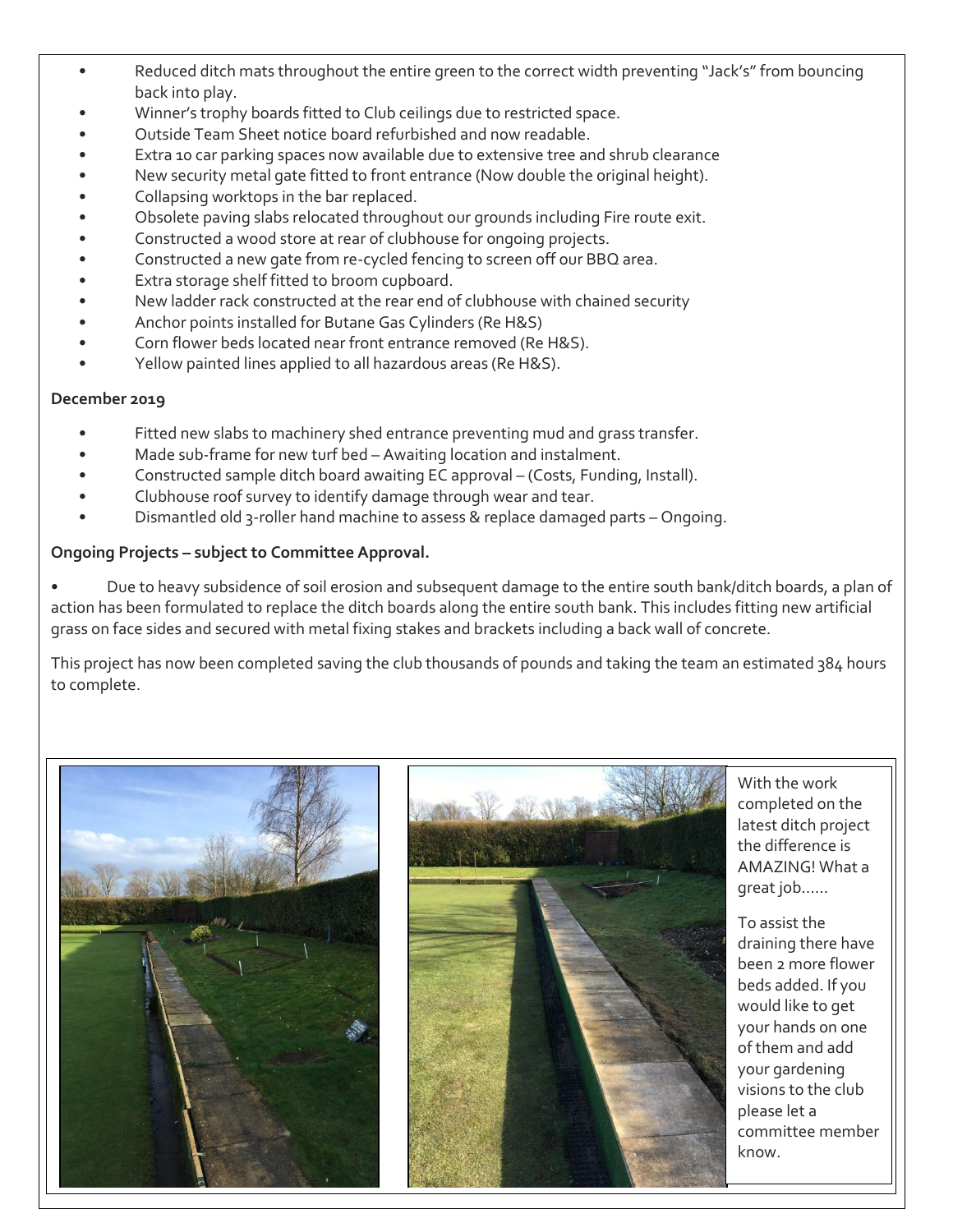

#### **Social events**

**12th October** – Ashbury Golf/bowls break Mon – Fri.

Plenty to do if not a golfer – have a look on line. Okehampton Manor/Ashbury.

Going So far … Deb, Dave, Peter, Gillian, Graham and Brenda.

**Potters in March/April 2021** Mon – Friday entering the bowls comp for those that want to. Date to be decided once we know rooms required and availability.

**OCTOBER** – Tina Turner the musical. Keep your eyes out for the poster.

**FRIDAY 27th NOVEMBER** – Presentation eve.



#### **The transformed men's changing room and the hard working green team.**

 $\overline{a}$